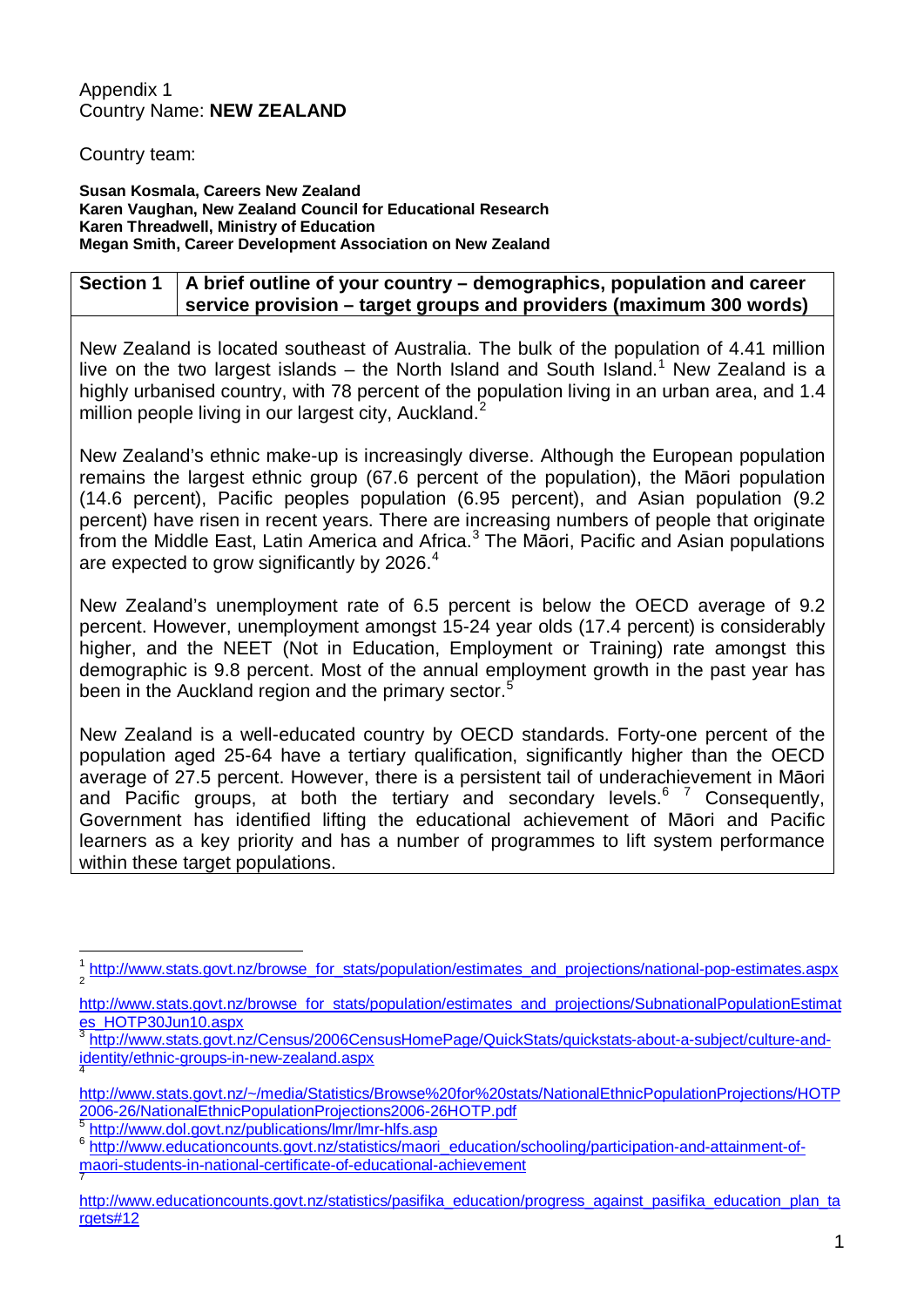Careers New Zealand, a Government agency funded through Vote: Education, offers an all-age service, via face-to-face, online, and phone mediums.<sup>[8](#page-0-1)</sup> Career services are also funded for all secondary schools, to support the legal requirement for all schools to offer career education for Year 7-13 students (ages 11-18). New Zealand schools are selfmanaging and make their own decisions about how career education funding is used in schools. Career services are also offered by universities and other tertiary education providers. The Career Development Association of New Zealand (CDANZ) is the professional body for individuals working in career development, whilst most school-based careers advisers belong to the Career and Transition Educators Association (CATE).

| <b>Section 2</b> | Taking each of the four general symposium themes (see below),<br>describe the two greatest strengths and two greatest weaknesses<br>relating to each theme in your country (maximum 100 words for each<br>strength and weakness; therefore maximum 400 words per theme<br>and maximum 1,600 words in this section). |
|------------------|---------------------------------------------------------------------------------------------------------------------------------------------------------------------------------------------------------------------------------------------------------------------------------------------------------------------|
|                  |                                                                                                                                                                                                                                                                                                                     |

**Theme 1: Political, economic and social changes and the changing role of career guidance and career guidance policies**

| Strength 1                                              | Weakness 1                                           |
|---------------------------------------------------------|------------------------------------------------------|
| Rise in internet usage<br>leading<br>to                 | Impact of global financial crisis since              |
| web-based<br>enhanced<br>technology                     | 2008: The global financial crisis and                |
| services: New Zealand has one of the                    | subsequent recession in New Zealand has              |
| highest rates of internet penetration in the            | led to unemployment rising from 3.4                  |
| world, with 83 percent of the population                | percent in December 2007 to an average of            |
| having access to the internet. <sup>9</sup> The         | 6.5 percent between 2009 and now. <sup>12</sup>      |
| development of web based services has                   | Youth unemployment is higher at 17                   |
| been a key driver at Careers NZ <sup>10</sup> , with    | percent. <sup>13</sup> The NEET rate of 15.7 percent |
| online webchat quidance an example of this.             | amongst 18 and 19 year olds is much                  |
| Quantitative and qualitative data testifies to          | higher than the best performing OECD                 |
| the success of this medium from both a                  | countries, <sup>14</sup> suggesting many New Zealand |
| client and practitioner perspective. <sup>11</sup> Many | youth are not effectively transitioning from         |
| career development providers have a social              | school to work or further study. Career              |
| media presence, and websites to provide                 | development practitioners need the skills            |
| information and tools for their users. The              | and competencies to effectively access and           |
| Ministry of Education are managing the                  | engage with youth from<br>diverse                    |
| Government's rollout of ultra-fast broadband            | backgrounds, using a range of media (e.g.            |
| and rural broadband in schools.                         | online guidance/social media/whānau <sup>15</sup>    |
|                                                         | settings).                                           |
| Strength 2                                              | Weakness 2                                           |

<span id="page-1-0"></span><sup>&</sup>lt;sup>8</sup> <http://www2.careers.govt.nz/about-career-services/about-us/><br>9 http://data.worldbank.org/indicator/IT.NET.USER?page=1

<sup>&</sup>lt;sup>10</sup> http://www2.careers.govt.nz/fileadmin/docs/Statement of intent 2011-14.pdf<br><sup>11</sup> England, G., Shutkowski, B., and Urbahn, J. (2011). Getting Switched on Online. Paper presented at Career Development Association of New Zealand Research Symposium 12

<span id="page-1-1"></span>[http://www.stats.govt.nz/~/media/Statistics/Browse%20for%20stats/HouseholdLabourForceSurvey/HOTPJun11](http://www.stats.govt.nz/~/media/Statistics/Browse%20for%20stats/HouseholdLabourForceSurvey/HOTPJun11qtr/HouseholdLabourForceSurveyJun11qtrHOTP.pdf) [qtr/HouseholdLabourForceSurveyJun11qtrHOTP.pdf](http://www.stats.govt.nz/~/media/Statistics/Browse%20for%20stats/HouseholdLabourForceSurvey/HOTPJun11qtr/HouseholdLabourForceSurveyJun11qtrHOTP.pdf)<br>13 http://www.dol.govt.nz/publications/lmr/lmr-hlfs-jun-11.pdf

 $\frac{14}{14}$  http://www.dol.gov.nz/publications/lmr-hlm-hlms-jun-11.pdf 14 <http://www.oecd.org/dataoecd/34/19/40089993.pdf> 15 Whanau describes the extended family many Māori identify with, as per:

[http://www.maoridictionary.co.nz/index.cfm?dictionaryKeywords=whanau&n=1&idiom=&phrase=&proverb=&loa](http://www.maoridictionary.co.nz/index.cfm?dictionaryKeywords=whanau&n=1&idiom=&phrase=&proverb=&loan=&search.x=27&search.y=7) [n=&search.x=27&search.y=7](http://www.maoridictionary.co.nz/index.cfm?dictionaryKeywords=whanau&n=1&idiom=&phrase=&proverb=&loan=&search.x=27&search.y=7)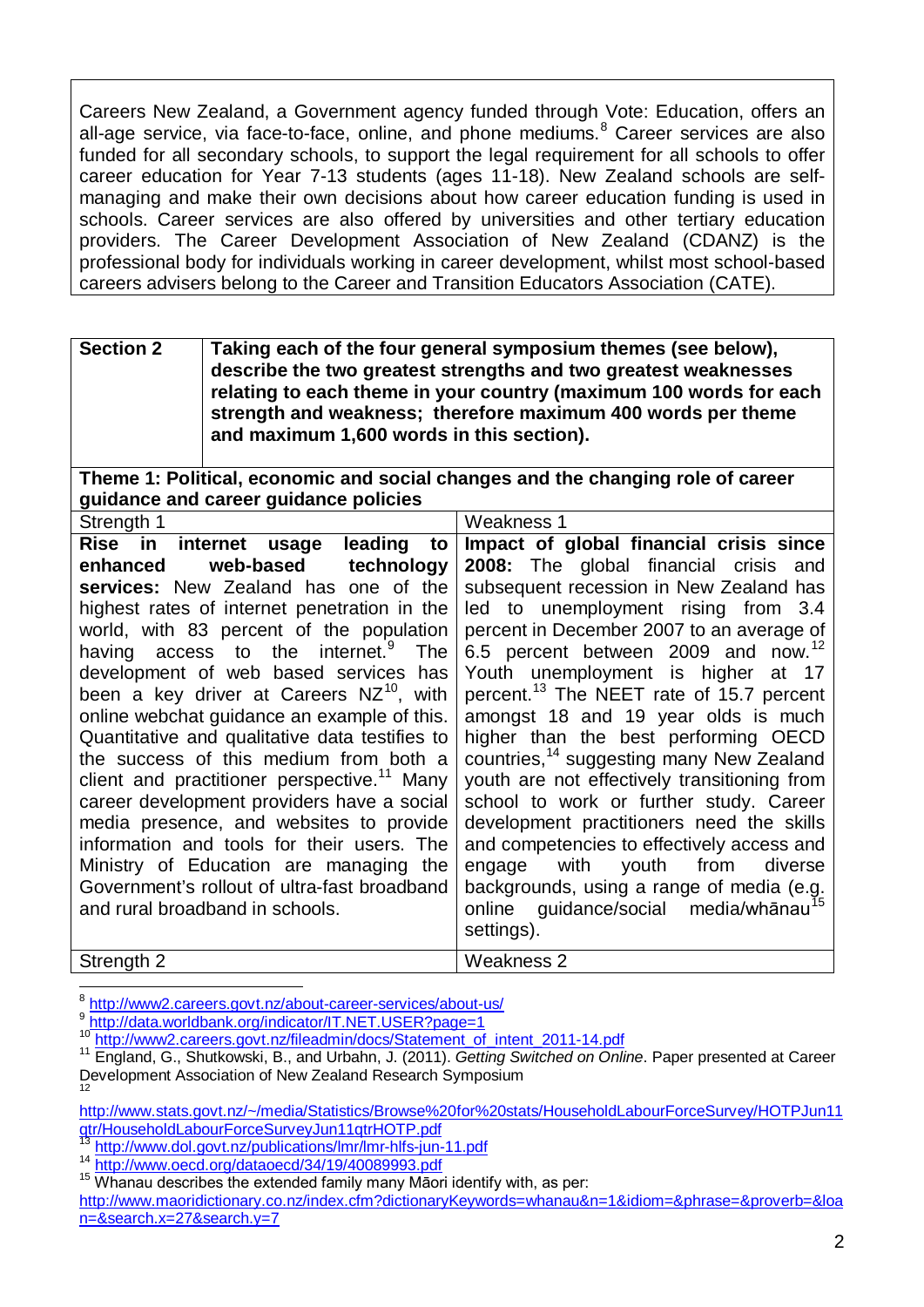**Broad political support to reducing ethnic disparities in youth education and employment:** Successive Governments since 1999 (centre-left Labour led Government from 1999-2008; centre-right National led Government from 2008-current) have been committed to reducing ethnic disparities in education and employment through a range of policy initiatives. Often, these involve multiple Government agencies working in collaboration. Currently, *Ka Hikitia[16](#page-1-1)* and the *Pasifika Education Plan[17](#page-2-0)* are two key policy initiatives focusing on raising Māori and Pasifika educational attainment led by the Ministry of Education, whilst the Ministry of Pacific Island Affairs and the Department of Labour are leading *Career Futures for Pacific Peoples.[18](#page-2-0)*

**Current ethnic disparities in youth education and employment:** Despite the political commitment to reducing ethnic disparities, the hard data illustrates Māori and Pacific youth have higher rates of unemployment and NEET, and lower rates of labour market attachment and educational attainment. The Māori youth unemployment rate is 25 percent and the Pasifika unemployment rate is 27 percent, both significantly higher than the general youth unemployment rate.<sup>[19](#page-2-0)</sup> In terms of education, the proportion of Māori school leavers gaining university entrance and Pasifika tertiary participation rates are two key indicators that illustrate there is still considerable work to be done in narrowing such disparities.<sup>[20](#page-2-0)</sup><sup>[21](#page-2-0)</sup>

<span id="page-2-0"></span><sup>&</sup>lt;sup>16</sup> <http://www.minedu.govt.nz/theMinistry/PolicyAndStrategy/KaHikitia.aspx><br>
<sup>17</sup> <http://www.minedu.govt.nz/NZEducation/EducationPolicies/PasifikaEducation/PasifikaEducationPlan.aspx><br>
<sup>18</sup> http://www.minpac.govt.nz/career-

<span id="page-2-1"></span>

[http://www.educationcounts.govt.nz/statistics/pasifika\\_education/progress\\_against\\_pasifika\\_education\\_plan\\_ta](http://www.educationcounts.govt.nz/statistics/pasifika_education/progress_against_pasifika_education_plan_targets#12) [rgets#12](http://www.educationcounts.govt.nz/statistics/pasifika_education/progress_against_pasifika_education_plan_targets#12)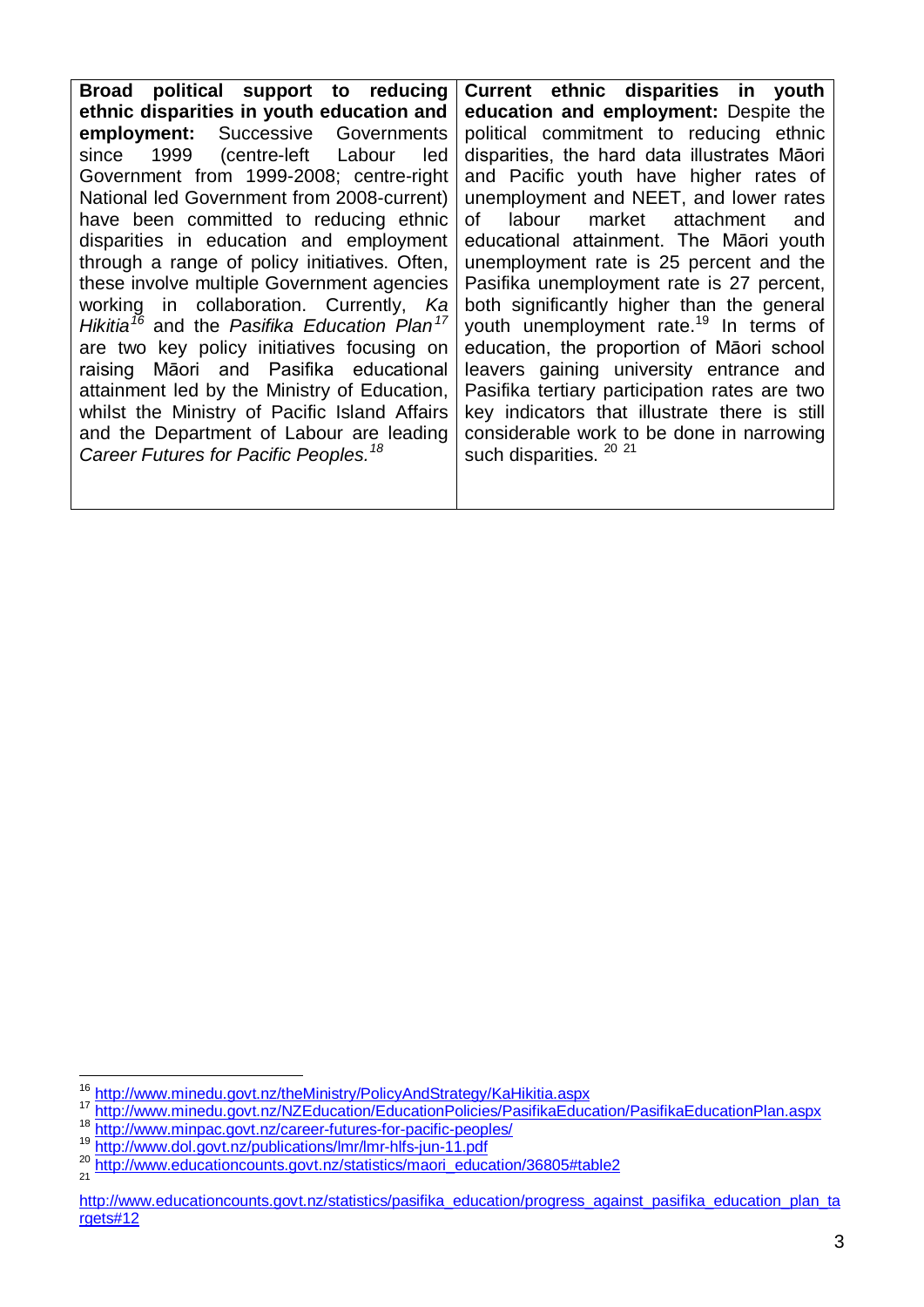**Theme 2: Lifelong guidance policy as a part of integrated human resource development policies – challenges and opportunities** 

| Strength 1                                                                                                                                                                                                                                                                                                                                                                                                                                                                                                                                                                                                                                                                                                                                    | <b>Weakness 1</b>                                                                                                                                                                                                                                                                                                                                                                                                                                                                                                                                                                                                                                                 |  |  |  |
|-----------------------------------------------------------------------------------------------------------------------------------------------------------------------------------------------------------------------------------------------------------------------------------------------------------------------------------------------------------------------------------------------------------------------------------------------------------------------------------------------------------------------------------------------------------------------------------------------------------------------------------------------------------------------------------------------------------------------------------------------|-------------------------------------------------------------------------------------------------------------------------------------------------------------------------------------------------------------------------------------------------------------------------------------------------------------------------------------------------------------------------------------------------------------------------------------------------------------------------------------------------------------------------------------------------------------------------------------------------------------------------------------------------------------------|--|--|--|
| Increasing support from big business<br>and thinktanks for improved CIAG: The<br>career development sector has<br>had<br>considerable support from Business New<br>Zealand (an influential national organisation<br>representing business<br>interests)<br>and<br>influential business commentators. Business<br>New Zealand sees the career development<br>sector as playing a key role in responding to<br>the changing needs of employers and the<br>labour market. More recently, the New<br>Zealand Institute - an independent private<br>thinktank $-$ recommended improving the<br>school to work transition as one of their two<br>key proposals in a discussion paper looking<br>at ways to reduce youth disadvantage. <sup>22</sup> | Lack of engagement with small and<br>medium-sized enterprises: New Zealand<br>is predominantly a nation of small and<br>medium-sized enterprises (SMEs). Just<br>over 97 percent (463,278) of enterprises in<br>New Zealand employ 19 or fewer people,<br><b>SME<sub>s</sub></b><br>predominate<br>in<br>and<br>most<br>industries. <sup>23</sup><br>Consequently,<br>most<br>businesses do not have a dedicated human<br>resources department. This provides both<br>challenges and opportunities for career<br>development practitioners to engage with<br>SMEs and investigate ways to work with<br>businesses to enhance the human capital<br>of their staff. |  |  |  |
| Strength 2                                                                                                                                                                                                                                                                                                                                                                                                                                                                                                                                                                                                                                                                                                                                    | Weakness 2                                                                                                                                                                                                                                                                                                                                                                                                                                                                                                                                                                                                                                                        |  |  |  |
| <b>Potential of the New Zealand Curriculum</b><br>(NZC) Key Competencies: In 2007, a<br>revised curriculum was launched for use in<br>Zealand<br>schools.<br><b>New</b><br><b>The</b><br>Key<br>Competencies <sup>24</sup> are essential components<br>of the NZC and are closely related to the<br>of<br>Career<br>development<br>Management<br>Competencies. <sup>25</sup><br><b>These</b><br>align with the<br>overarching vision of the NZC, for "young<br>people who will be confident, connected,<br>actively involved, lifelong learners". The<br>commitment to lifelong learning as part of<br>managing career, life, and work is a shared<br>theme, with the attitude of being a lifelong<br>learner starting from entry to school.  | national<br>Lack of engagement with<br><b>Human</b><br><b>Resources</b><br>organisation(s):<br>Development<br>Although<br>the Career<br>Association of New Zealand (CDANZ) has<br>developed links with some branches of the<br>Human Resources Institute of New Zealand<br>(HRINZ) in an effort to raise awareness of<br>development<br>practices<br>career<br>and<br>principles, this needs further focus at a<br>national level.                                                                                                                                                                                                                                |  |  |  |

<span id="page-3-1"></span><span id="page-3-0"></span> $\frac{\frac{22}{23} \frac{http://www.nzinstitute.org/index.php/social/mediarelease/two-proposals_to_reduce_youth\_disadvantage1/}{http://www.med.govt.nz/templates/StandardSummary} \frac{160.aspx}{160.aspx}$   $\frac{24}{24} \frac{http://www.med.govt.nz/templates/StandardSummary}{\frac{24}{24} \frac{160.aspx}{\frac{160.aspx}{\frac{160.apx}{\frac{160.apx}{\frac{160.apx}{\frac{160.apx}{\frac{160.apx}{\frac{160.apx}{\frac{160.apx}{\frac{160$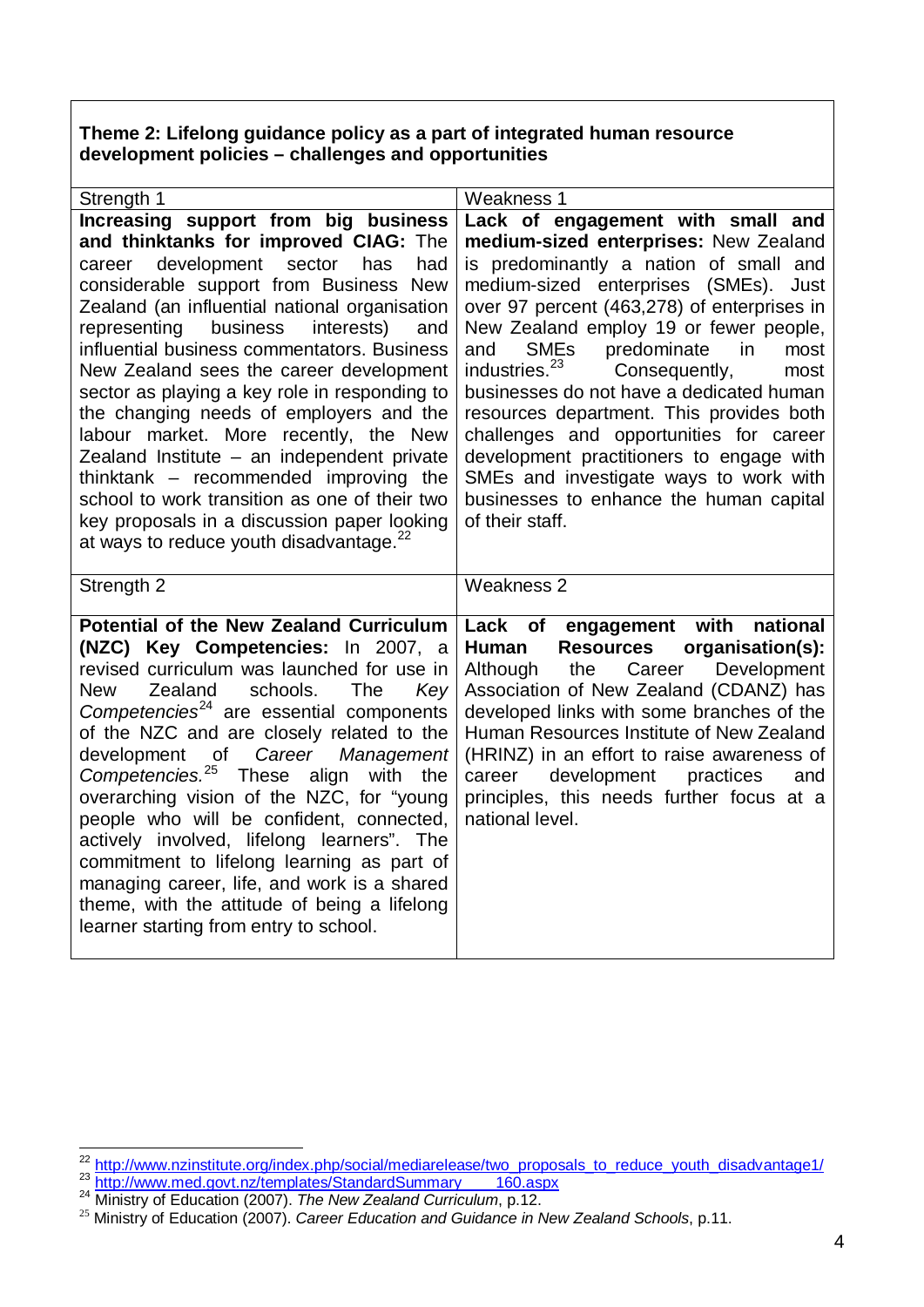**Theme 3: The changing world and the changing role of career guidance – skills and competencies for lifelong guidance practitioners**

| Strength 1                                                  | Weakness 1                                               |
|-------------------------------------------------------------|----------------------------------------------------------|
| Engaging with diverse communities:                          | of professional<br>Lack<br>development                   |
| Significant work has been done in the New                   | opportunities and suitably qualified                     |
| Zealand career development sector to                        | career practitioners within secondary                    |
| identify how best to work with diverse ethnic               | schools: Research indicates a lack of the                |
| communities,<br>especially<br>the<br>Māori                  | skills required to assist young people make              |
| community. Examples of these include the                    | successful transitions from school to further            |
| collaboration between Careers NZ, Te Puni                   | education and training or employment.                    |
| Kōkiri (Ministry of Māori Development), and                 | Schools are self-managing and schools'                   |
| the Ministry of Education in the 'Whanau                    | Boards of Trustees set the broad career                  |
|                                                             |                                                          |
| Decision Making Project' and Dr Lynette                     | policies for their<br>education<br>schools.              |
| Reid's typology of Māori career decision                    | including the required qualifications for                |
| making. Findings include that some whanau                   | careers advisers. Shifts in expectations of              |
| felt a career development practitioner with                 | senior secondary schooling, however, in                  |
| similar strengths in Māori cultural values                  | the<br>development<br>particular<br>of<br>more           |
| was critical, and that the whanau plays an                  | coherent and meaningful pathways to                      |
| important role in Māori career decision                     | further education or employment, will                    |
| making. Building the capability of whanau to                | require a different response from career                 |
| assist in this process is therefore crucial.                | practitioners in schools.                                |
|                                                             | Greater focus<br>on developing<br>career                 |
|                                                             | management competencies among young                      |
|                                                             | people and working with key influencers                  |
|                                                             | may influence the skills and experience                  |
|                                                             | required by practitioners in schools.                    |
|                                                             | Working with family and whanau is                        |
|                                                             |                                                          |
|                                                             | emerging as a particular focus to help                   |
|                                                             | engage young Māori and Pasifika students.                |
| Strength 2                                                  | Weakness 2                                               |
| <b>Building the capability of key influencers</b>           | Tertiary 'churn' and incomplete study:                   |
| career development<br>the<br>system:<br>in.                 | High numbers of New Zealand students                     |
| Careers New Zealand has recognised the                      | change or withdraw from tertiary courses                 |
| importance of developing and enhancing the                  | (tertiary churn), especially in their first year         |
| skills and competencies of individuals,                     | of study. New Zealand has high numbers of                |
| agencies and organisations involved in the                  | incomplete tertiary courses For example,                 |
| wider career development system, in order                   | New Zealand has a completion rate of just                |
| to more effectively promote the social and                  | 50% for low<br>level<br>over<br>tertiary                 |
| economic benefits of career management,                     | qualifications. <sup>27</sup> With<br>more<br>students   |
| and indirectly impact at-risk groups such as                | attending tertiary study but often not                   |
| disengaged youth. This is supported by                      | completing<br>level<br>low<br>foundation                 |
| recent research <sup>26</sup><br>that<br>illustrates<br>how | qualifications, <sup>28</sup><br>therefore<br>and<br>not |
|                                                             |                                                          |
| employers,<br>and<br>industry<br>business                   | progressing<br>meaningful<br>onto<br>more                |
| representatives have an increased influence                 | qualifications, there is an opportunity to               |

<span id="page-4-0"></span> $\overline{^{26}}$  Ibid.

<span id="page-4-1"></span><sup>27</sup> [http://www.educationcounts.govt.nz/\\_\\_data/assets/pdf\\_file/0004/9868/Tertiary-Student-completion.pdf](http://www.educationcounts.govt.nz/__data/assets/pdf_file/0004/9868/Tertiary-Student-completion.pdf) <sup>28</sup> Low level qualifications are levels 1-4 on the NZ Qualifications Framework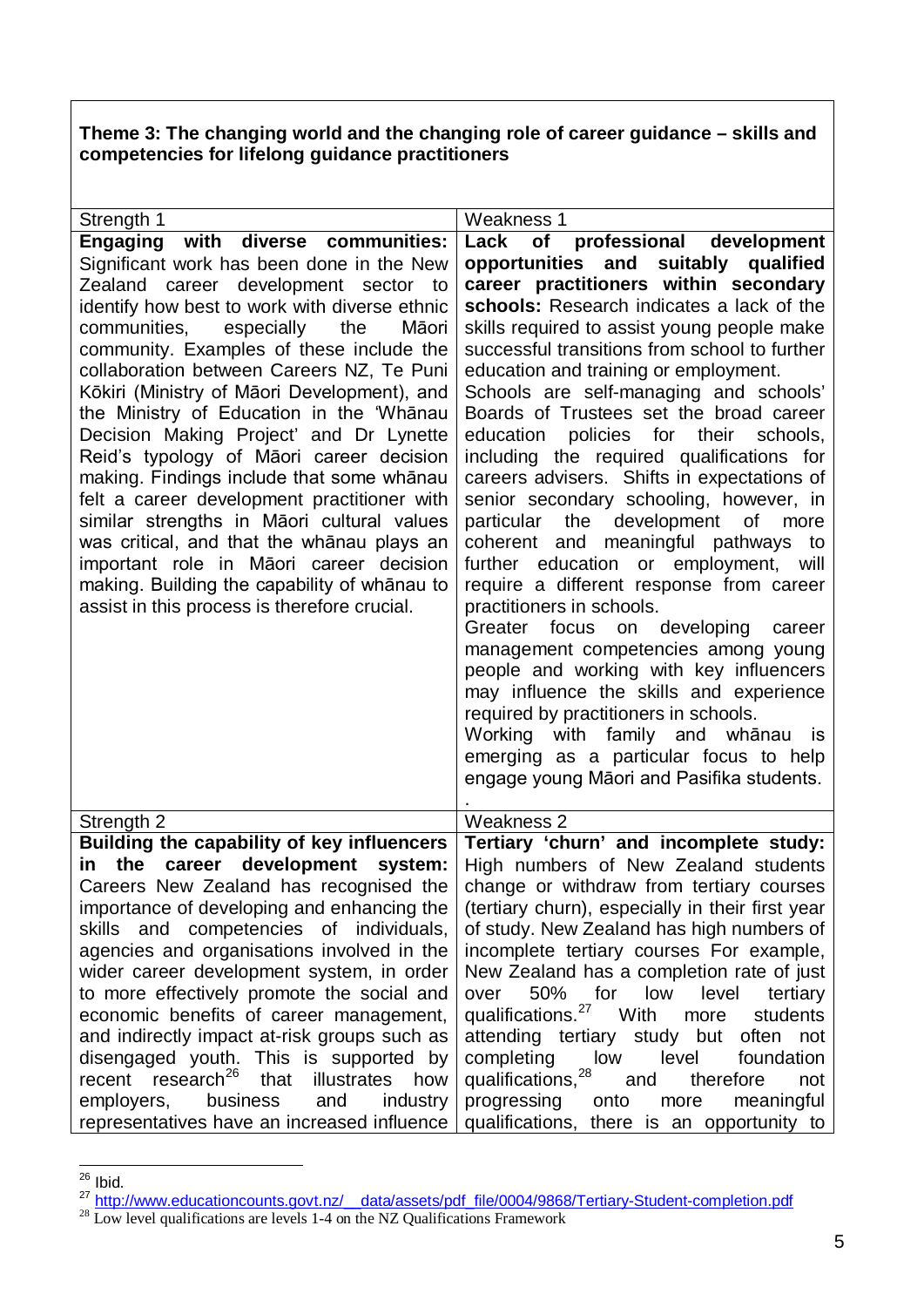| on the sector, and networking with business contribute to improving these negative |  |  |  |
|------------------------------------------------------------------------------------|--|--|--|
| and industry is therefore increasingly crucial.   indicators.                      |  |  |  |
| This is a significant departure from the                                           |  |  |  |
| traditional one-to-one model of career                                             |  |  |  |
| guidance.                                                                          |  |  |  |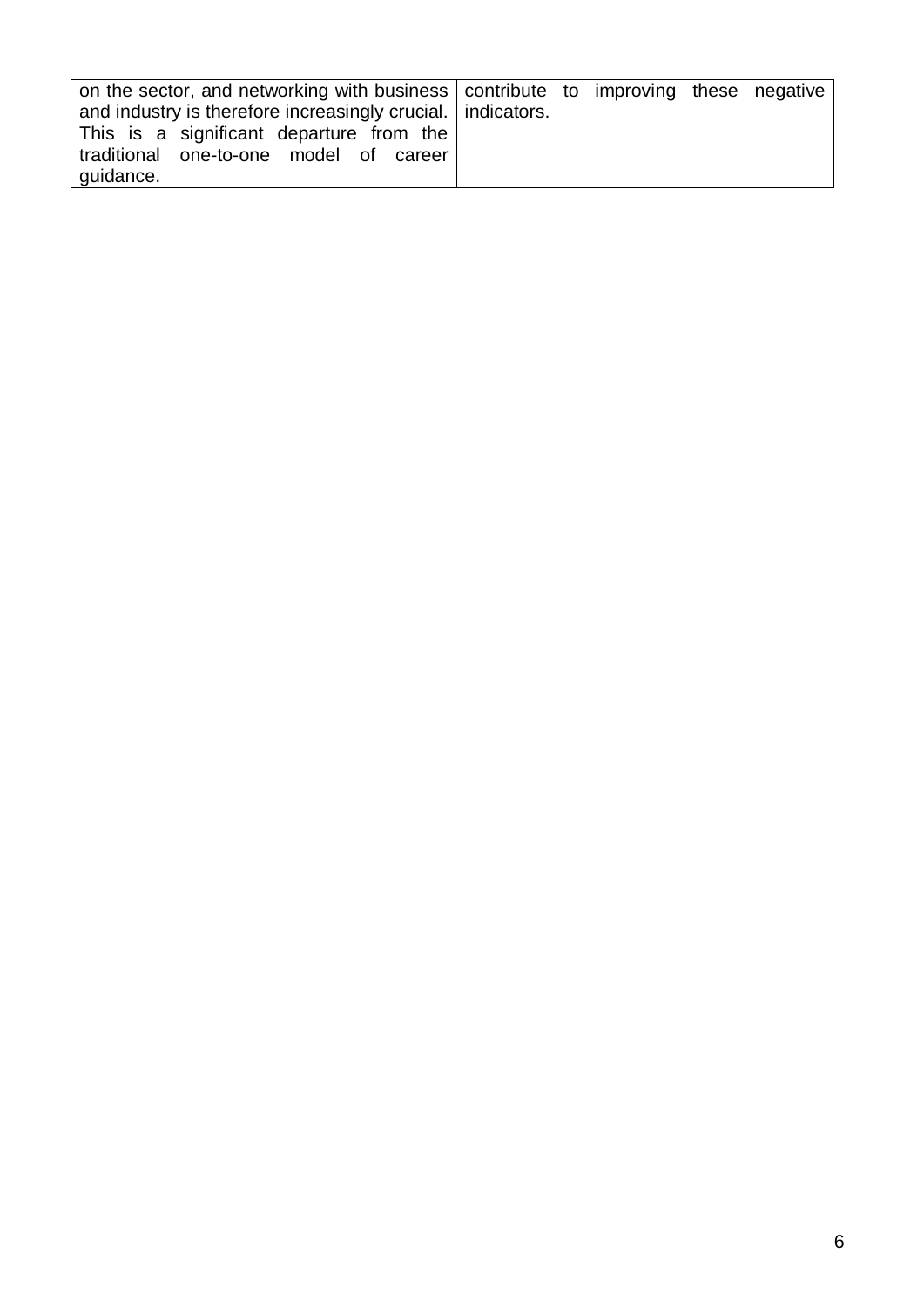## **Theme 4: Evidence-based practice; evidence-based policies**

| Cross-sector collaboration: Numerous<br>Lack of empirical research on long-term<br><b>impacts of CIAG:</b> The Government lacks<br>agencies contribute to the evaluation and        |     |
|-------------------------------------------------------------------------------------------------------------------------------------------------------------------------------------|-----|
|                                                                                                                                                                                     |     |
|                                                                                                                                                                                     |     |
| empirical research around the long-term<br>development<br>subsequent<br>of<br>career<br>impacts of CIAG (and lack of/inappropriate<br>education and guidance in New Zealand.        |     |
| The development of the Career Education<br>CIAG)<br>on<br>people's<br>education                                                                                                     | or  |
| Benchmarks <sup>29</sup> is an example of this, with an<br>employment over time. We are interested in                                                                               |     |
| external reference group established with<br>exploring outcome-based research that                                                                                                  |     |
| representation from Careers and Transition<br>would measure what impact on both NEET<br><b>Education Association (CATE), Post Primary</b><br>and tertiary churn<br>figures<br>could | be  |
| Teachers Association, School<br>attributed to CIAG. Longitudinal studies<br>Support                                                                                                 |     |
| Services, the Industry Training Federation,<br>are recognised as important in addressing                                                                                            |     |
| NZCER, Ministry of Education, Principals<br>this. The Career Development Association                                                                                                |     |
| and the School Trustees Association. Such<br>of New Zealand (CDANZ) and Careers<br>collaboration will be crucial to effective<br>New Zealand have gone some                         | way |
| towards developing robust indicators and<br>assessment and evaluation of CIAG.                                                                                                      |     |
| measures to clearly identify the impact of                                                                                                                                          |     |
| CIAG on clients, informing the development                                                                                                                                          |     |
| of new strategies to improve<br>careers<br>practice.                                                                                                                                |     |
|                                                                                                                                                                                     |     |
| Weakness 2<br>Strength 2                                                                                                                                                            |     |
| Commitment to raising the standard of<br>Lack of consistently agreed objectives                                                                                                     |     |
| evidence and evaluation: At Careers New<br>for evaluating CIAG: Whilst organisations<br>such as Careers NZ are demonstrating a<br>Zealand, external evaluation of services is       |     |
| carried out on an annual<br>basis, whilst<br>commitment to raising the standard of                                                                                                  |     |
| evidence and evaluation, there is currently<br>targeted research on pilot projects and                                                                                              |     |
| specific client groups - such as work with<br>a lack of agreed ways to collect, measure,                                                                                            |     |
| Pasifika<br>secondary<br>and analyse data across the<br>Māori<br>and<br>school<br>careers                                                                                           |     |
| students - are ways of assessing and<br>sector. Furthermore, there is a lack of<br>evaluating what models work best. In<br>coherence or linking across data (different              |     |
| addition, more informal 'in-house' evaluation<br>datasets and different types of data). This                                                                                        |     |
| with clients/projects enables practitioners to<br>critical<br>for<br>the<br>credibility<br><b>IS</b>                                                                                | and |
| measure the impact of their work.<br>effectiveness of the careers sector in New                                                                                                     |     |
| Organisations such as the New Zealand<br>Zealand.<br>Council for Educational Research (NZCER)                                                                                       |     |
| and Ministry of Education have made                                                                                                                                                 |     |
| significant contributions to the careers                                                                                                                                            |     |
| sector, with<br>the evidence<br>from these                                                                                                                                          |     |
| organisations' research having<br>had<br>a                                                                                                                                          |     |
| positive impact on the development of<br>strategies and programmes across the wider                                                                                                 |     |
| sector.                                                                                                                                                                             |     |

<sup>&</sup>lt;sup>29</sup> [http://www2.careers.govt.nz/educators-practitioners/career-education/planning/guidelines-and-effective](http://www2.careers.govt.nz/educators-practitioners/career-education/planning/guidelines-and-effective-practice/career-education-benchmarks/)[practice/career-education-benchmarks/](http://www2.careers.govt.nz/educators-practitioners/career-education/planning/guidelines-and-effective-practice/career-education-benchmarks/)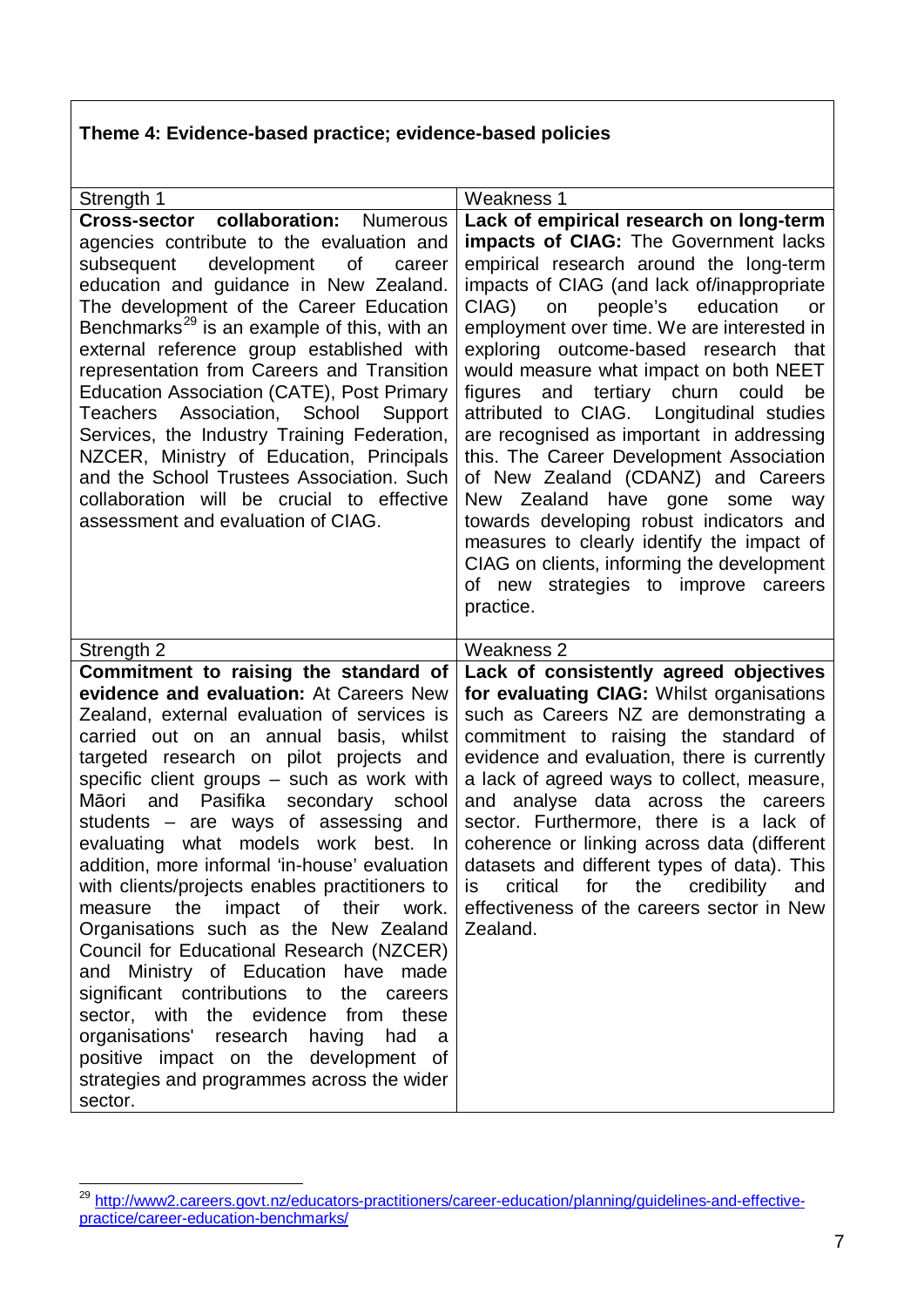| <b>Section 3</b>                                                                                                                   | Looking at the themes, prioritise them according to the most important<br>ones for your country team to explore further and learn about at the<br>symposium.<br>$(1 = most important - 4 = least important)$ |   |                           |              |                |
|------------------------------------------------------------------------------------------------------------------------------------|--------------------------------------------------------------------------------------------------------------------------------------------------------------------------------------------------------------|---|---------------------------|--------------|----------------|
| Political, economic and social<br>changes and the changing role of<br>career guidance and career<br>guidance policies              |                                                                                                                                                                                                              |   | Priority<br>$2^{\circ}$   | $3^{\circ}$  | $\overline{4}$ |
| Lifelong guidance policy as a part<br>of integrated human resource<br>development policies - challenges<br>and opportunities       |                                                                                                                                                                                                              | 1 | Priority                  | 3            | $\overline{4}$ |
| The changing world and the<br>changing role of career guidance<br>- skills and competencies for<br>lifelong guidance practitioners |                                                                                                                                                                                                              | 1 | Priority                  | $\mathbf{3}$ | 4              |
| Evidence-based practice;<br>evidence-based policies                                                                                |                                                                                                                                                                                                              |   | Priority<br>$\mathcal{P}$ | 3            | 4              |

**Section 4 Thinking about the themes, describe up to three high-level key public policy and/or practice initiatives currently being advanced or considered in your country (write no more than 100 words on each). If it is possible, please say to which of the themes each initiative is most closely linked. High-level key public policy/practice initiative 1: Developing vocational pathways:** Education and industry are working together to develop vocational pathways that will help lift achievement so that more students achieve a meaningful qualification. The pathways will provide clear direction for the 70 percent of New Zealand students who do not go on to

Five initial pathways, covering some 76 percent of the workforce, will describe, at a broad and foundational level, the outcomes, standards and competencies valued by industry. Students will be able to follow these vocational pathways at schools, tertiary organisations or trades academies.

university.

Those students who have clear strengths and aspirations will be able to focus their study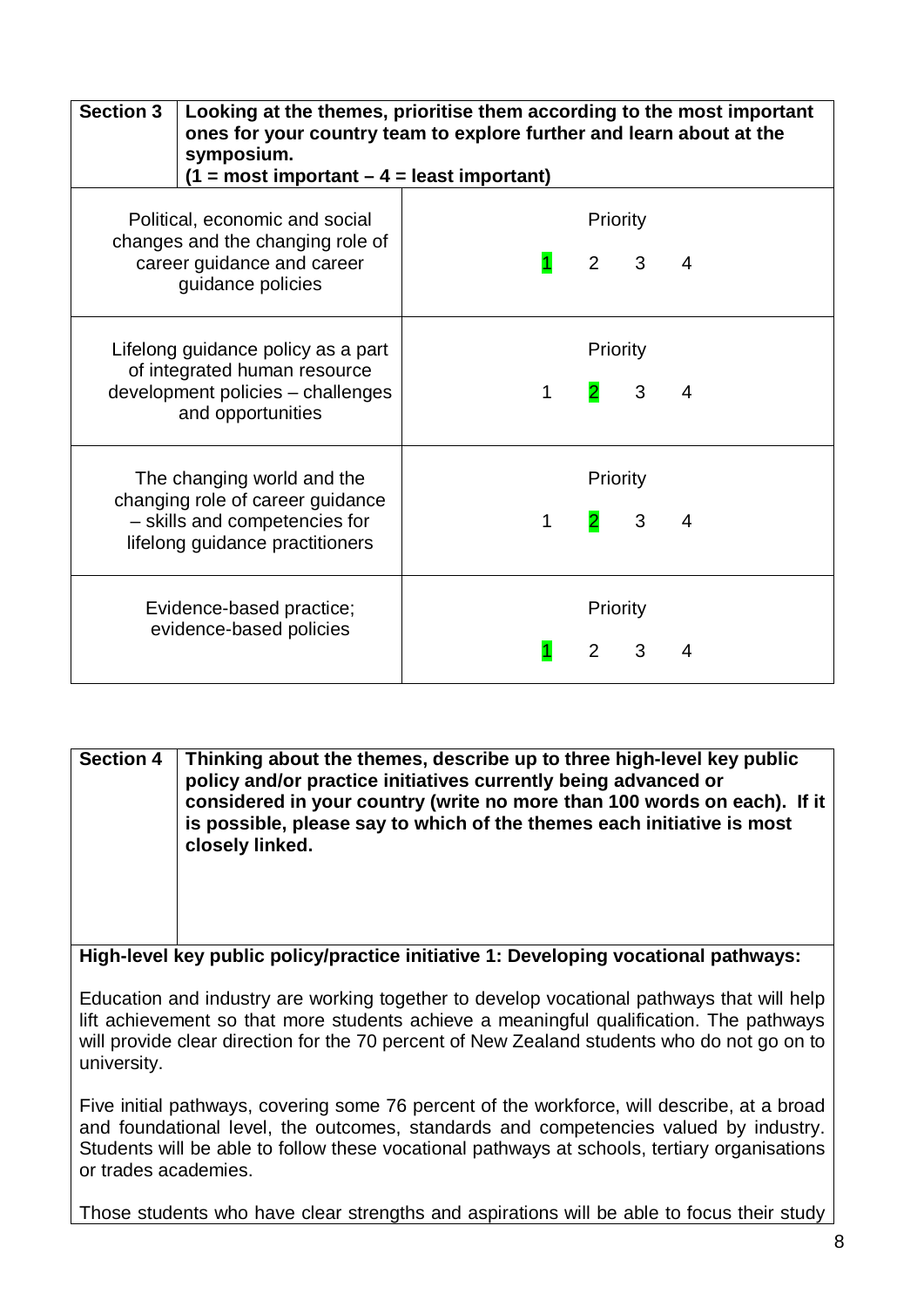choices on the things that employers in their chosen field have identified as valuable. At the same time, the pathways will be broad so that we do not close off options for those students who are less clear about their future.

Linked most closely to Themes 1 and 3

**High-level key public policy/practice initiative 2: Developing trade and service academies across the secondary/tertiary interface:**

Trades Academies are programmes developed and provided by tertiary education providers, schools, industry training organisations and employers, working together in partnership. Students are able to learn skills directly relevant to them in a tertiary environment or in the workplace, while still enrolled in school.

Service Academies are military-focused programmes, delivered within secondary schools in association with the New Zealand Defence Force. They target senior students at risk of disengaging from school and help students gain the motivation, qualifications and skills they need to either return to conventional education, or move on to further education or employment.

Linked most closely to Themes 1 and 3

**High-level key public policy/practice initiative 3: Strengthening Career Information, Advice, Guidance and Education (CIAGE):** 

The Ministry of Education are undertaking a review of all government funding that supports the delivery of CIAGE to ensure that provision reflects best practice, and is high quality, consistent, co-ordinated and impartial, across the secondary and tertiary sectors.

The review will focus on 16-17 year olds as the target group for Youth Guarantee but take into account how CIAGE at earlier ages supports retention and achievement in education at later stages.

The review will be informed by previous work done by Careers NZ on improving the careers system.

Linked most closely to Theme 4